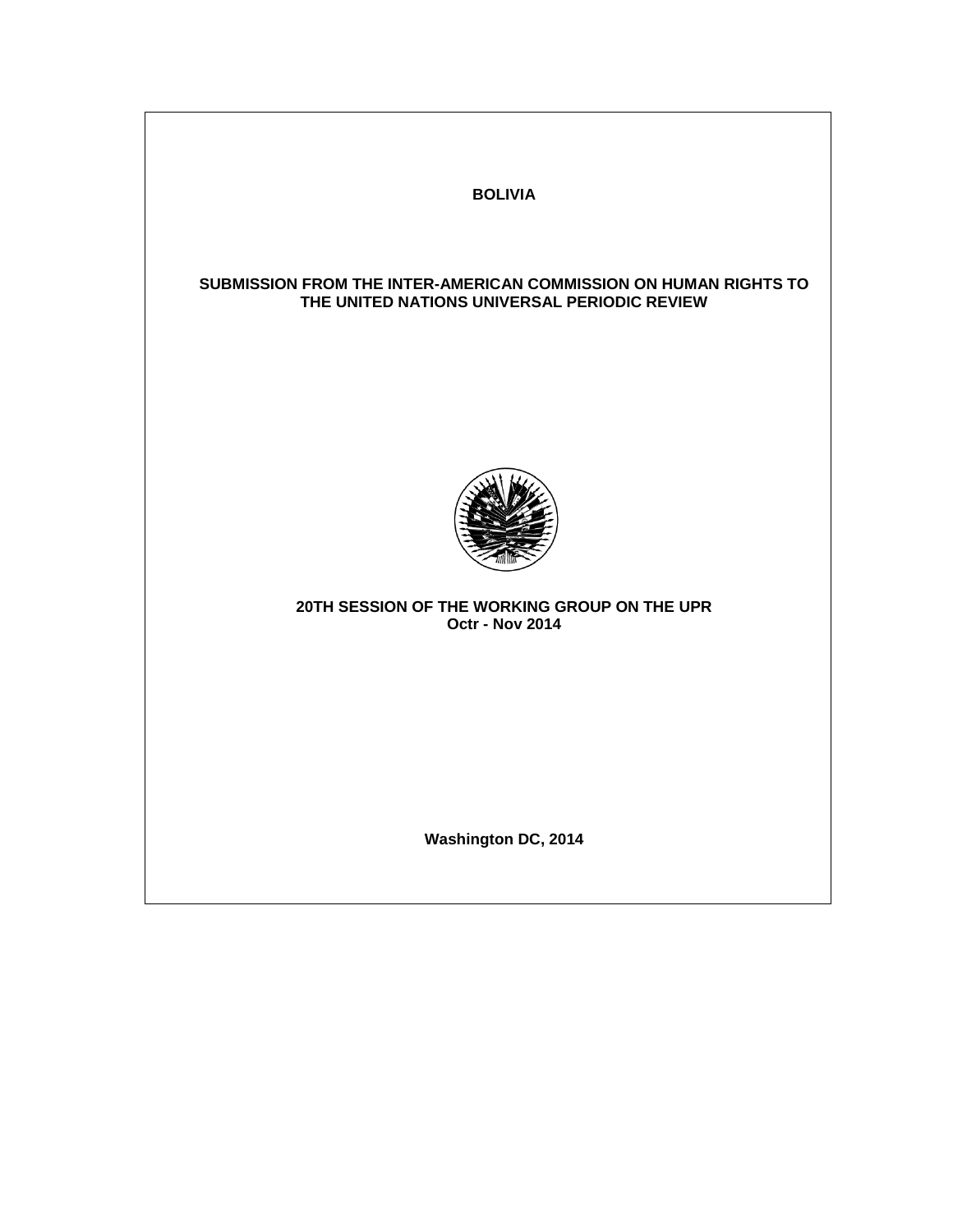|                                                                                                                                                               | <b>Signature</b> | <b>Ratification</b><br><b>Accession</b> | <b>Deposit</b> |
|---------------------------------------------------------------------------------------------------------------------------------------------------------------|------------------|-----------------------------------------|----------------|
| American Convention on Human Rights <sup>1</sup>                                                                                                              |                  | 06/20/79                                | 07/19/79 AD    |
| Inter-American Convention to Prevent<br>and Punish Torture                                                                                                    | 09/29/87         | 09/23/09                                | 11/23/09 AD    |
| Additional Protocol<br>to the<br>American<br>Convention on Human Rights in the Area<br>of Economic, Social and Cultural Rights,<br>"Protocol of San Salvador" | 11/17/88         | 07/12/06                                | 10/05/06 RA    |
| Protocol to the American Convention on<br>Human Rights to Abolish the Death<br>Penalty                                                                        |                  |                                         |                |
| Inter-American<br>Convention<br>the<br><sub>on</sub><br>Prevention, Punishment and Eradication<br>of Violence Against Women, "Convention<br>of Belém do Pará" | 09/14/94         | 10/26/94                                | 12/05/94 RA    |
| Inter-American Convention on Forced<br>Disappearance of Persons                                                                                               | 09/14/94         | 09/19/96                                | 05/05/99 RA    |
| Inter-American<br>Convention<br>the<br><sub>on</sub><br>Elimination of All Forms of Discrimination<br><b>Against Persons with Disabilities</b>                | 06/08/99         | 02/27/03                                | 05/30/03 RA    |

# **I. TABLE OF RATIFICATION OF INTER-AMERICAN TREATIES BY BOLIVIA**

# **II. COUNTRY REPORTS**

Since 1981 the IACHR has published two special country reports on Bolivia (1981 and 2007): available at: <http://www.cidh.org/countryrep/Bolivia81eng/TOC.htm> and <http://cidh.org/countryrep/Bolivia2007eng/Bolivia07indice.eng.htm> . It has also published a follow-up report of its 2007 country report in 2009: available at: <http://www.cidh.org/annualrep/2009eng/Chap.V.Toc.htm>

### **III. THEMATIC REPORTS**

IACHR Situation of the Guarani Indigenous People and Contemporary Forms of Slavery in the Bolivian Chaco, OEA/Ser.L/V/II. Doc. 58, December 24, 2009: available at: <https://www.oas.org/en/iachr/indigenous/docs/pdf/CAPTIVECOMMUNITIES.pdf>

IACHR Report on the Situation of Human Rights in Amayapampa, LLAllagua and Capasirca, Northern Potosi, OEA/Ser.L/V/II Doc. 8 rev. 1, July 29, 1997: available at: <http://www.cidh.org/countryrep/bolivia-eng/Index-%20Bolivia.htm>

### **IV. ADMISSIBILITY REPORTS (Since 2010)**

None

### **V. REPORT ON THE MERITS (Since 2010)**

None

# **VI. CASES SUBMITTED TO THE INTER-AMERICAN COURT (Since 2010)**

 $\overline{a}$  $1$  Recognition of the jurisdiction of the Court from December 2, 1991.